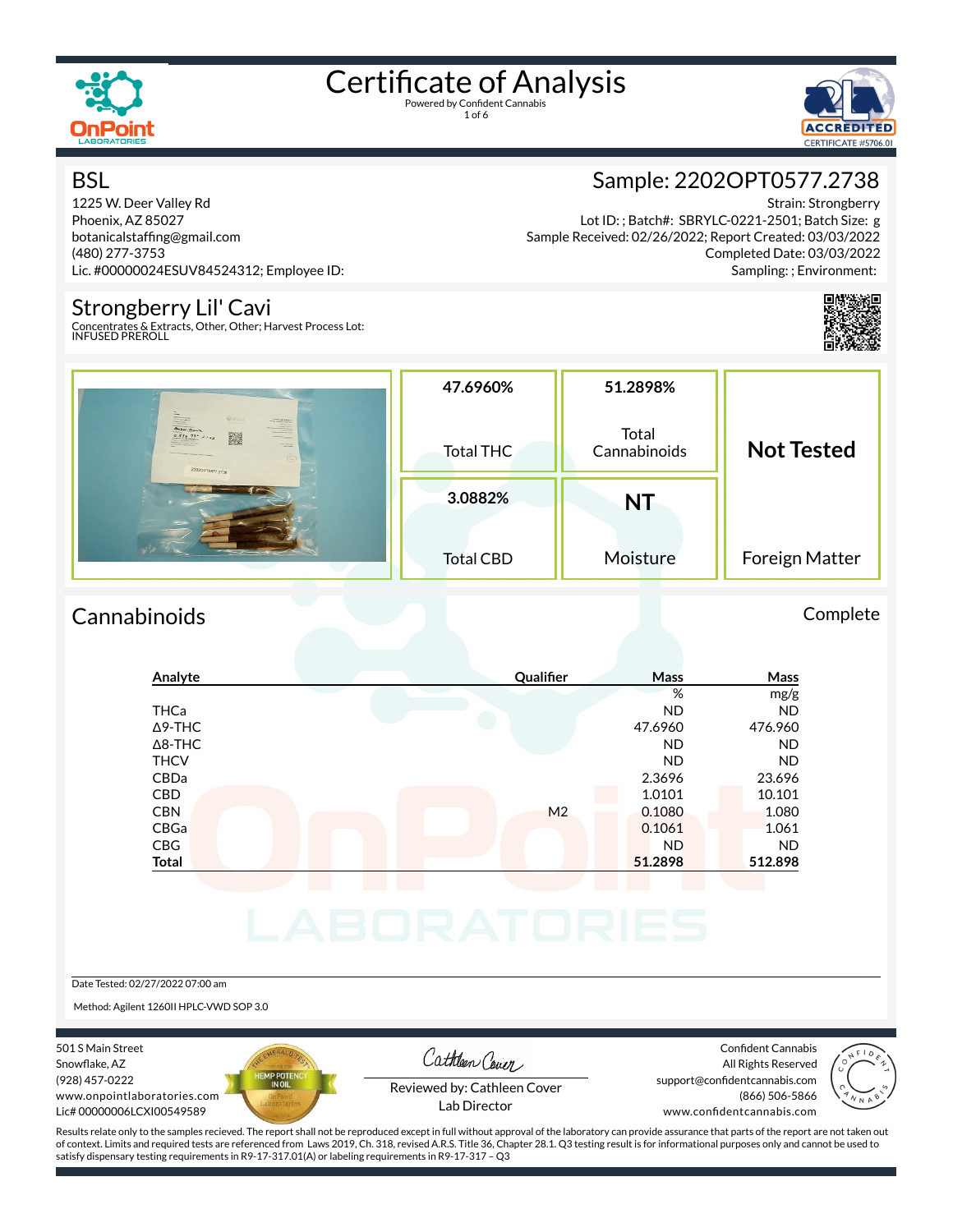

2 of 6



### **BSL**

1225 W. Deer Valley Rd Phoenix, AZ 85027 botanicalstaffing@gmail.com (480) 277-3753 Lic. #00000024ESUV84524312; Employee ID:

### Strongberry Lil' Cavi

Concentrates & Extracts, Other, Other; Harvest Process Lot: INFUSED PREROLL

### Microbials Pass



| Analyte                                                 | Qualifier                                                                                                                                                                                          | <b>Units</b><br>Limit         | <b>Status</b>                     |
|---------------------------------------------------------|----------------------------------------------------------------------------------------------------------------------------------------------------------------------------------------------------|-------------------------------|-----------------------------------|
|                                                         |                                                                                                                                                                                                    | CFU/g<br>CFU/g                |                                   |
| Aspergillus                                             | Not Detected in 1g                                                                                                                                                                                 | <b>ND</b>                     | Pass                              |
| E. Coli                                                 |                                                                                                                                                                                                    | 100.0000<br><b>ND</b>         | Pass                              |
| Salmonella                                              | Not Detected in 1g                                                                                                                                                                                 | <b>ND</b>                     | Pass                              |
|                                                         |                                                                                                                                                                                                    |                               |                                   |
|                                                         |                                                                                                                                                                                                    |                               |                                   |
|                                                         |                                                                                                                                                                                                    |                               |                                   |
|                                                         |                                                                                                                                                                                                    |                               |                                   |
|                                                         |                                                                                                                                                                                                    |                               |                                   |
|                                                         |                                                                                                                                                                                                    |                               |                                   |
|                                                         |                                                                                                                                                                                                    |                               |                                   |
|                                                         |                                                                                                                                                                                                    |                               |                                   |
|                                                         |                                                                                                                                                                                                    |                               |                                   |
|                                                         |                                                                                                                                                                                                    |                               |                                   |
|                                                         |                                                                                                                                                                                                    |                               |                                   |
|                                                         |                                                                                                                                                                                                    |                               |                                   |
|                                                         |                                                                                                                                                                                                    |                               |                                   |
|                                                         |                                                                                                                                                                                                    |                               |                                   |
|                                                         |                                                                                                                                                                                                    |                               |                                   |
|                                                         |                                                                                                                                                                                                    |                               |                                   |
|                                                         |                                                                                                                                                                                                    |                               |                                   |
|                                                         |                                                                                                                                                                                                    |                               |                                   |
|                                                         |                                                                                                                                                                                                    |                               |                                   |
|                                                         |                                                                                                                                                                                                    |                               |                                   |
|                                                         |                                                                                                                                                                                                    |                               |                                   |
|                                                         | LABORATORIES                                                                                                                                                                                       |                               |                                   |
|                                                         |                                                                                                                                                                                                    |                               |                                   |
|                                                         |                                                                                                                                                                                                    |                               |                                   |
|                                                         |                                                                                                                                                                                                    |                               |                                   |
| Date Tested: 02/26/2022 12:00 am<br>Method: BioRad qPCR |                                                                                                                                                                                                    |                               |                                   |
|                                                         |                                                                                                                                                                                                    |                               |                                   |
| 501 S Main Street                                       |                                                                                                                                                                                                    | Confident Cannabis            |                                   |
| Snowflake, AZ                                           | Cathleen Cover                                                                                                                                                                                     | All Rights Reserved           |                                   |
| MICROBIAL 2<br>SALMONELLA<br>(928) 457-0222             | Reviewed by: Cathleen Cover                                                                                                                                                                        | support@confidentcannabis.com |                                   |
| www.onpointlaboratories.com                             | Lab Director                                                                                                                                                                                       | (866) 506-5866                | $\mathcal{N} \times \mathbb{R}^8$ |
| Lic# 00000006LCXI00549589                               |                                                                                                                                                                                                    | www.confidentcannabis.com     |                                   |
|                                                         | Results relate only to the samples recieved. The report shall not be reproduced except in full without approval of the laboratory can provide assurance that parts of the report are not taken out |                               |                                   |

Completed Date: 03/03/2022 Sampling: ; Environment:

Strain: Strongberry

Sample: 2202OPT0577.2738

Lot ID: ; Batch#: SBRYLC-0221-2501; Batch Size: g

Sample Received: 02/26/2022; Report Created: 03/03/2022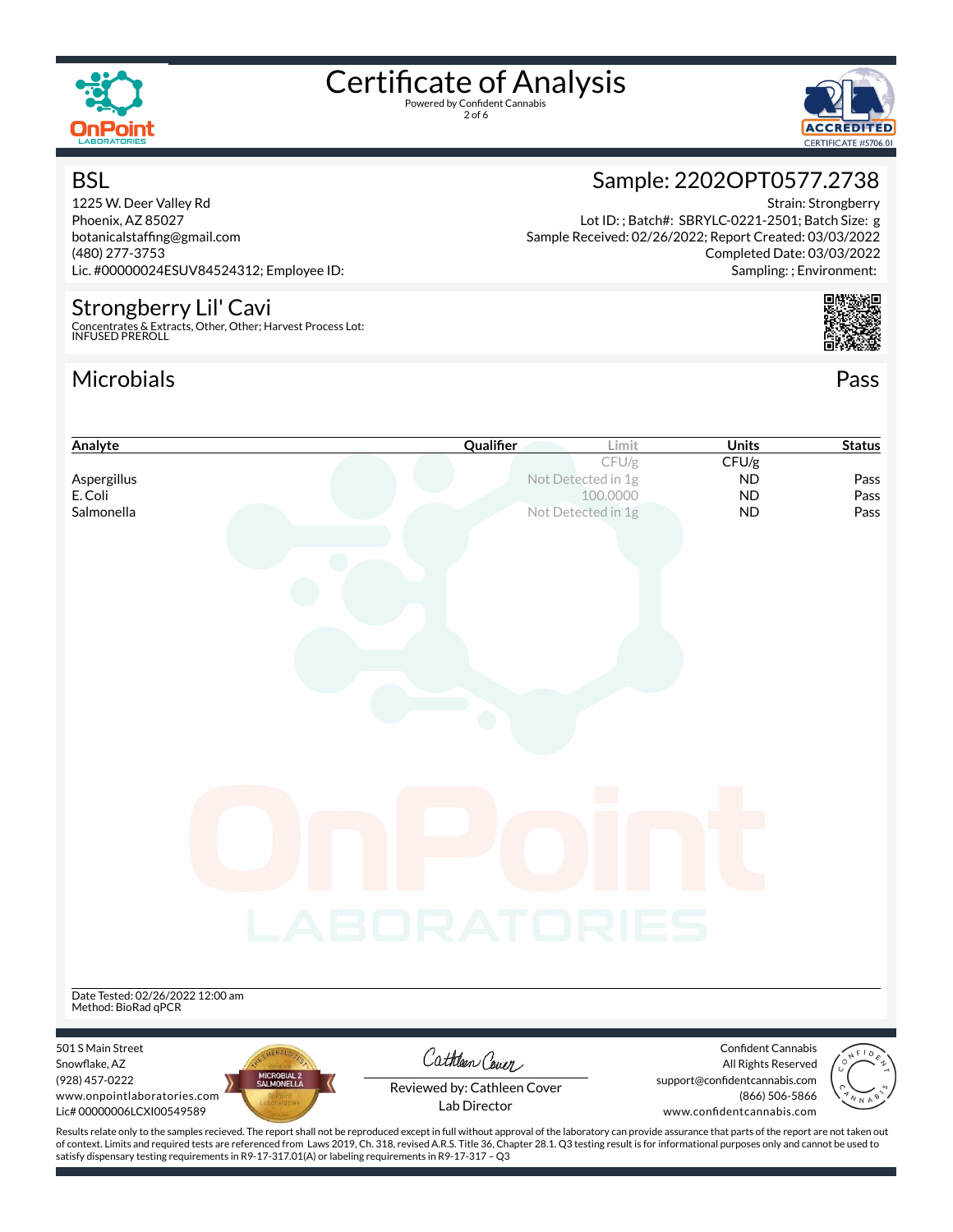

3 of 6



### **BSL**

1225 W. Deer Valley Rd Phoenix, AZ 85027 botanicalstaffing@gmail.com (480) 277-3753 Lic. #00000024ESUV84524312; Employee ID:

### Strongberry Lil' Cavi

Concentrates & Extracts, Other, Other; Harvest Process Lot: INFUSED PREROLL

### Mycotoxins Pass

### Sample: 2202OPT0577.2738

Strain: Strongberry Lot ID: ; Batch#: SBRYLC-0221-2501; Batch Size: g Sample Received: 02/26/2022; Report Created: 03/03/2022 Completed Date: 03/03/2022 Sampling: ; Environment:



|                                                                  | Analyte                                 | Qualifier           | LOQ                                            | Limit                      | <b>Units</b>                  | <b>Status</b>                                        |  |
|------------------------------------------------------------------|-----------------------------------------|---------------------|------------------------------------------------|----------------------------|-------------------------------|------------------------------------------------------|--|
|                                                                  | Ochratoxin A<br><b>Total Aflatoxins</b> | V <sub>1</sub>      | PPB<br>10.0000<br>10.0000                      | PPB<br>20.0000<br>20.0000  | PPB<br><b>ND</b><br><b>ND</b> | Pass<br>Pass                                         |  |
|                                                                  |                                         |                     |                                                |                            |                               |                                                      |  |
|                                                                  |                                         |                     |                                                |                            |                               |                                                      |  |
|                                                                  |                                         |                     |                                                |                            |                               |                                                      |  |
|                                                                  |                                         |                     |                                                |                            |                               |                                                      |  |
|                                                                  |                                         |                     |                                                |                            |                               |                                                      |  |
|                                                                  |                                         |                     |                                                |                            |                               |                                                      |  |
|                                                                  |                                         |                     |                                                |                            |                               |                                                      |  |
|                                                                  |                                         |                     |                                                |                            |                               |                                                      |  |
|                                                                  |                                         |                     |                                                | $\mathcal{O}(\mathcal{O})$ |                               |                                                      |  |
|                                                                  |                                         |                     |                                                |                            |                               |                                                      |  |
|                                                                  |                                         |                     |                                                |                            |                               |                                                      |  |
|                                                                  |                                         |                     |                                                |                            |                               |                                                      |  |
|                                                                  |                                         | <b>_ABORATORIES</b> |                                                |                            |                               |                                                      |  |
|                                                                  |                                         |                     |                                                |                            |                               |                                                      |  |
| Date Tested: 03/01/2022 12:00 am<br>Method: Agilent Ultivo LC/MS |                                         |                     |                                                |                            |                               |                                                      |  |
| 501 S Main Street                                                |                                         |                     |                                                |                            |                               | Confident Cannabis                                   |  |
| Snowflake, AZ<br>(928) 457-0222                                  | <b>MYCOTOXINS</b>                       |                     | Cathleen Cover                                 |                            |                               | All Rights Reserved<br>support@confidentcannabis.com |  |
| www.onpointlaboratories.com<br>Lic# 00000006LCXI00549589         |                                         |                     | Reviewed by: Cathleen Cover<br>Lab Director    |                            |                               | (866) 506-5866<br>www.confidentcannabis.com          |  |
| Desulta valata ankuta tha samplas v                              |                                         |                     | ومقووما والمطفئون امرزموه معروفان وطشير الربئة |                            |                               | العمومع مطفكم ماعمعا فمطفوه معوور بممم ماءا          |  |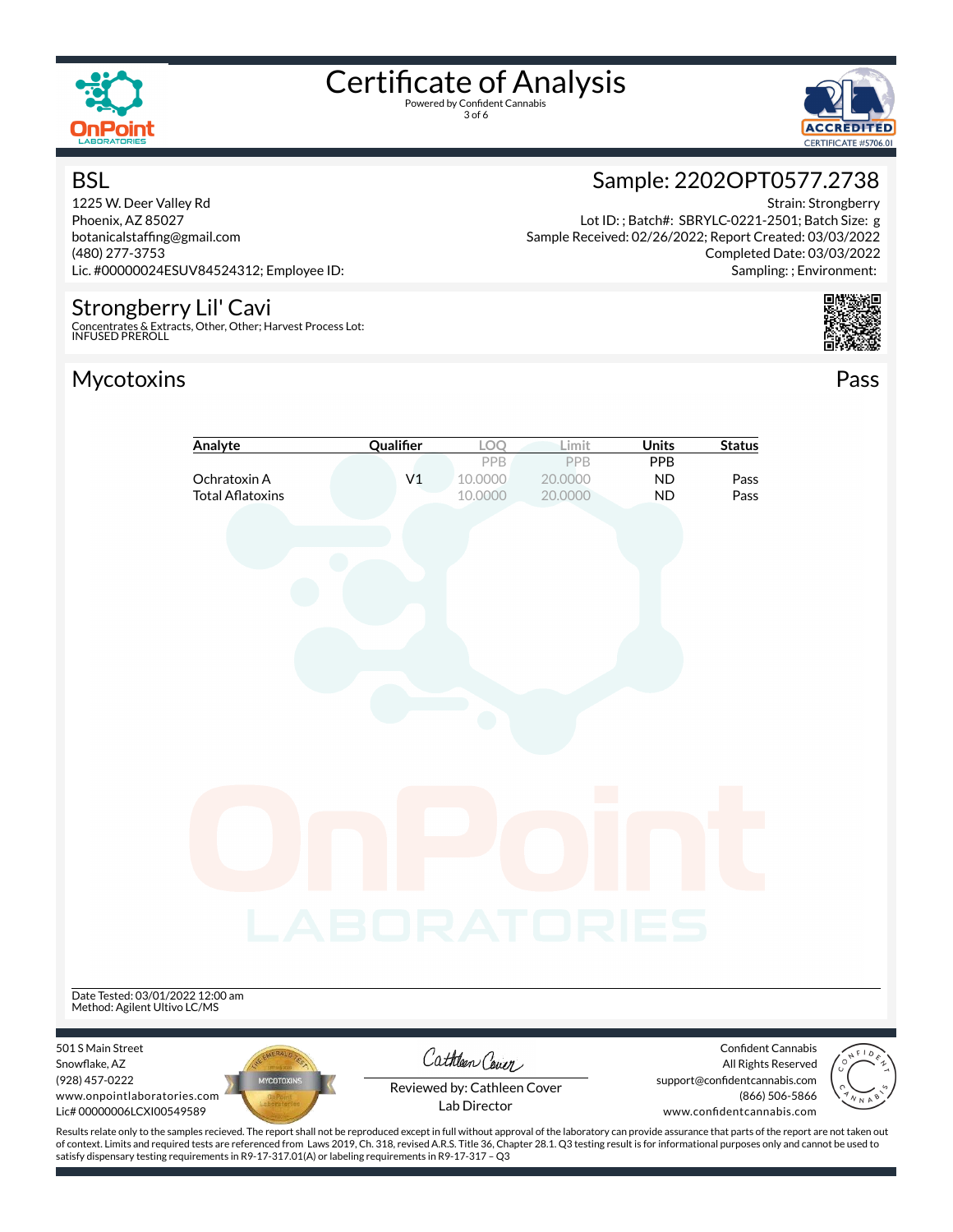

**BSL** 

## Certificate of Analysis

4 of 6



Strain: Strongberry

Completed Date: 03/03/2022 Sampling: ; Environment:

### Sample: 2202OPT0577.2738

Lot ID: ; Batch#: SBRYLC-0221-2501; Batch Size: g

Sample Received: 02/26/2022; Report Created: 03/03/2022

1225 W. Deer Valley Rd Phoenix, AZ 85027 botanicalstaffing@gmail.com (480) 277-3753 Lic. #00000024ESUV84524312; Employee ID:

### Strongberry Lil' Cavi

Concentrates & Extracts, Other, Other; Harvest Process Lot: INFUSED PREROLL

### Heavy Metals **Pass**



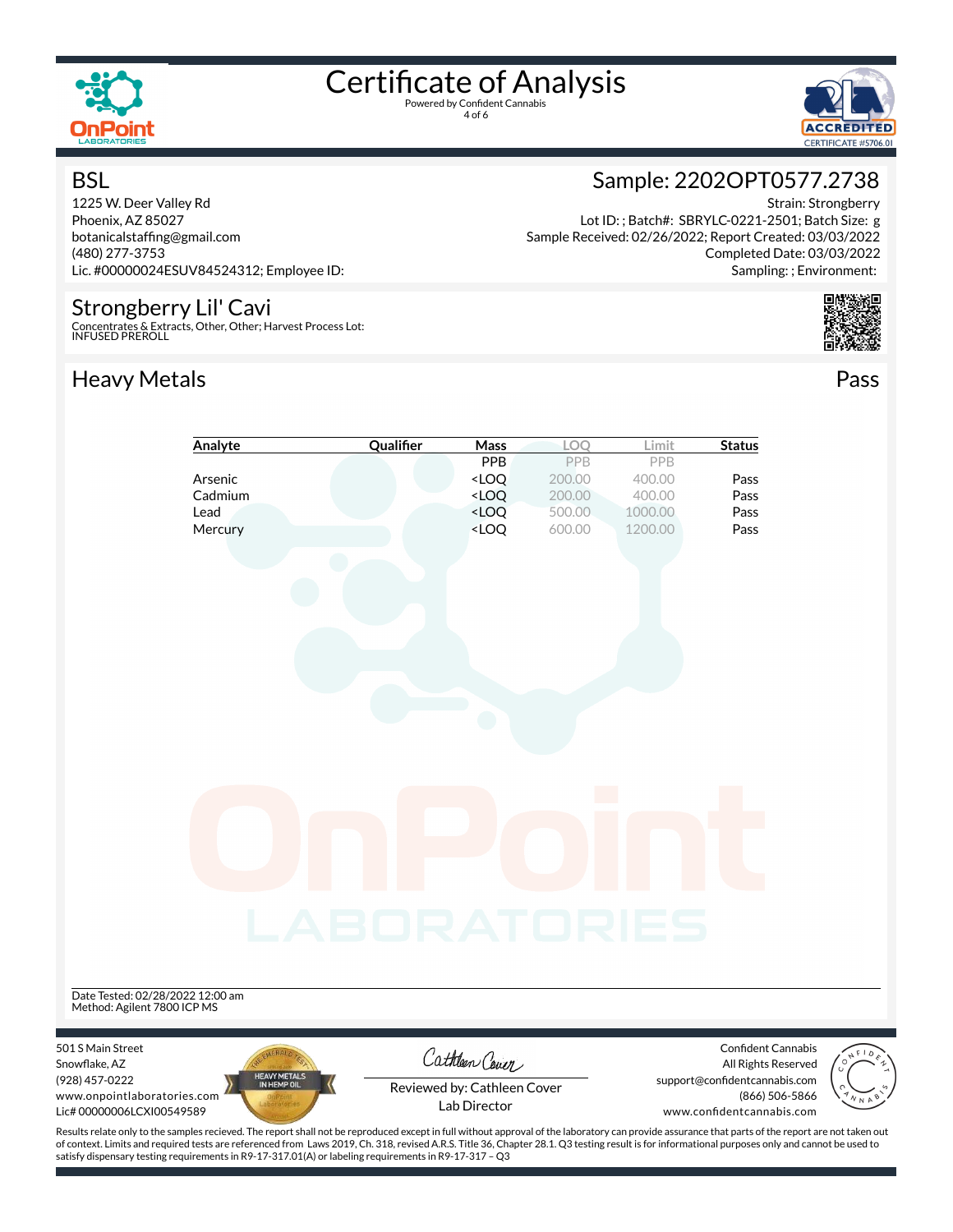



### **BSL**

1225 W. Deer Valley Rd Phoenix, AZ 85027 botanicalstaffing@gmail.com (480) 277-3753 Lic. #00000024ESUV84524312; Employee ID:

### Strongberry Lil' Cavi

Concentrates & Extracts, Other, Other; Harvest Process Lot: INFUSED PREROLL

### Pesticides **Passage Contract Contract Contract Contract Contract Contract Contract Contract Contract Contract Contract Contract Contract Contract Contract Contract Contract Contract Contract Contract Contract Contract Cont**



Sample Received: 02/26/2022; Report Created: 03/03/2022 Completed Date: 03/03/2022 Sampling: ; Environment:



| Analyte             | <b>Qualifier</b> | <b>LOO</b> | Limit      | Units      | <b>Status</b> | Analyte            | Qualifier      | LOO        | Limit      | Units      | <b>Status</b> |
|---------------------|------------------|------------|------------|------------|---------------|--------------------|----------------|------------|------------|------------|---------------|
|                     |                  | <b>PPM</b> | <b>PPM</b> | <b>PPM</b> |               |                    |                | <b>PPM</b> | <b>PPM</b> | <b>PPM</b> |               |
| <b>DDVP</b>         | L1               | 0.0500     | 0.1000     | <b>ND</b>  | Pass          | Hexythiazox        | V <sub>1</sub> | 0.5000     | 1.0000     | <b>ND</b>  | Pass          |
| Abamectin           |                  | 0.2500     | 0.5000     | <b>ND</b>  | Pass          | Imazalil           | V <sub>1</sub> | 0.1000     | 0.2000     | <b>ND</b>  | Pass          |
| Acephate            |                  | 0.2000     | 0.4000     | <b>ND</b>  | Pass          | Imidacloprid       | V <sub>1</sub> | 0.2000     | 0.4000     | <b>ND</b>  | Pass          |
| Acequinocyl         | V <sub>1</sub>   | 1.0000     | 2,0000     | <b>ND</b>  | Pass          | Kresoxim Methyl    |                | 0.2000     | 0.4000     | <b>ND</b>  | Pass          |
| Acetamiprid         |                  | 0.1000     | 0.2000     | <b>ND</b>  | Pass          | Malathion          |                | 0.1000     | 0.2000     | <b>ND</b>  | Pass          |
| Aldicarb            |                  | 0.2000     | 0.4000     | <b>ND</b>  | Pass          | Metalaxyl          |                | 0.1000     | 0.2000     | <b>ND</b>  | Pass          |
| Azoxystrobin        |                  | 0.1000     | 0.2000     | <b>ND</b>  | Pass          | Methiocarb         |                | 0.1000     | 0.2000     | <b>ND</b>  | Pass          |
| <b>Bifenazate</b>   |                  | 0.1000     | 0.2000     | <b>ND</b>  | Pass          | Methomyl           |                | 0.2000     | 0.4000     | <b>ND</b>  | Pass          |
| Bifenthrin          | V <sub>1</sub>   | 0.1000     | 0.2000     | <b>ND</b>  | Pass          | Myclobutanil       |                | 0.1000     | 0.2000     | <b>ND</b>  | Pass          |
| <b>Boscalid</b>     |                  | 0.2000     | 0.4000     | <b>ND</b>  | Pass          | Naled              |                | 0.2500     | 0.5000     | <b>ND</b>  | Pass          |
| Carbarvl            |                  | 0.1000     | 0.2000     | <b>ND</b>  | Pass          | Oxamvl             |                | 0.5000     | 1.0000     | <b>ND</b>  | Pass          |
| Carbofuran          |                  | 0.1000     | 0.2000     | <b>ND</b>  | Pass          | Paclobutrazol      |                | 0.2000     | 0.4000     | <b>ND</b>  | Pass          |
| Chlorantraniliprole | V <sub>1</sub>   | 0.1000     | 0.2000     | <b>ND</b>  | Pass          | Permethrins        | V <sub>1</sub> | 0.1000     | 0.2000     | <b>ND</b>  | Pass          |
| Chlorfenapyr        | V <sub>1</sub>   | 0.5000     | 1.0000     | <b>ND</b>  | Pass          | Phosmet            |                | 0.1000     | 0.2000     | <b>ND</b>  | Pass          |
| Chlorpyrifos        |                  | 0.1000     | 0.2000     | <b>ND</b>  | Pass          | Piperonyl Butoxide |                | 1.0000     | 2.0000     | <b>ND</b>  | Pass          |
| Clofentezine        |                  | 0.1000     | 0.2000     | <b>ND</b>  | Pass          | Prallethrin        |                | 0.1000     | 0.2000     | <b>ND</b>  | Pass          |
| Cyfluthrin          | V1L1             | 0.5000     | 1.0000     | <b>ND</b>  | Pass          | Propiconazole      |                | 0.2000     | 0.4000     | <b>ND</b>  | Pass          |
| Cypermethrin        | V <sub>1</sub>   | 0.5000     | 1.0000     | <b>ND</b>  | Pass          | Propoxur           |                | 0.1000     | 0.2000     | <b>ND</b>  | Pass          |
| Daminozide          |                  | 0.5000     | 1.0000     | <b>ND</b>  | Pass          | Pyrethrins         |                | 0.5000     | 1.0000     | <b>ND</b>  | Pass          |
| Diazinon            |                  | 0.1000     | 0.2000     | <b>ND</b>  | Pass          | Pyridaben          | V <sub>1</sub> | 0.1000     | 0.2000     | <b>ND</b>  | Pass          |
| Dimethoate          |                  | 0.1000     | 0.2000     | <b>ND</b>  | Pass          | Spinosad           | V <sub>1</sub> | 0.1000     | 0.2000     | <b>ND</b>  | Pass          |
| Ethoprophos         |                  | 0.1000     | 0.2000     | <b>ND</b>  | Pass          | Spiromesifen       |                | 0.1000     | 0.2000     | <b>ND</b>  | Pass          |
| Etofenprox          | V <sub>1</sub>   | 0.2000     | 0.4000     | <b>ND</b>  | Pass          | Spirotetramat      | V <sub>1</sub> | 0.1000     | 0.2000     | <b>ND</b>  | Pass          |
| Etoxazole           |                  | 0.1000     | 0.2000     | <b>ND</b>  | Pass          | Spiroxamine        | V <sub>1</sub> | 0.2000     | 0.4000     | <b>ND</b>  | Pass          |
| Fenoxycarb          | V <sub>1</sub>   | 0.1000     | 0.2000     | <b>ND</b>  | Pass          | Tebuconazole       |                | 0.2000     | 0.4000     | <b>ND</b>  | Pass          |
| Fenpyroximate       | V <sub>1</sub>   | 0.2000     | 0.4000     | <b>ND</b>  | Pass          | Thiacloprid        | V <sub>1</sub> | 0.1000     | 0.2000     | <b>ND</b>  | Pass          |
| Fipronil            |                  | 0.2000     | 0.4000     | <b>ND</b>  | Pass          | Thiamethoxam       |                | 0.1000     | 0.2000     | <b>ND</b>  | Pass          |
| Flonicamid          |                  | 0.5000     | 1.0000     | <b>ND</b>  | Pass          | Trifloxystrobin    |                | 0.1000     | 0.2000     | <b>ND</b>  | Pass          |
| Fludioxonil         | V <sub>1</sub>   | 0.2000     | 0.4000     | <b>ND</b>  | Pass          |                    |                |            |            |            |               |

| Herbicides    |           |            |        |              |               |
|---------------|-----------|------------|--------|--------------|---------------|
| Analyte       | Qualifier | <b>LOO</b> | Limit  | <b>Units</b> | <b>Status</b> |
|               |           | <b>PPM</b> | PPN    | PPM          |               |
| Pendimethalin | V1L1      | 0.0500     | 0.1000 | <b>ND</b>    | Pass          |

Date Tested: 03/01/2022 12:00 am Method: Agilent Ultivo LC/MS

501 S Main Street Snowflake, AZ (928) 457-0222 www.onpointlaboratories.com Lic# 00000006LCXI00549589



Cathleen Cover

Confident Cannabis All Rights Reserved support@confidentcannabis.com (866) 506-5866



Reviewed by: Cathleen Cover Lab Director

www.confidentcannabis.com